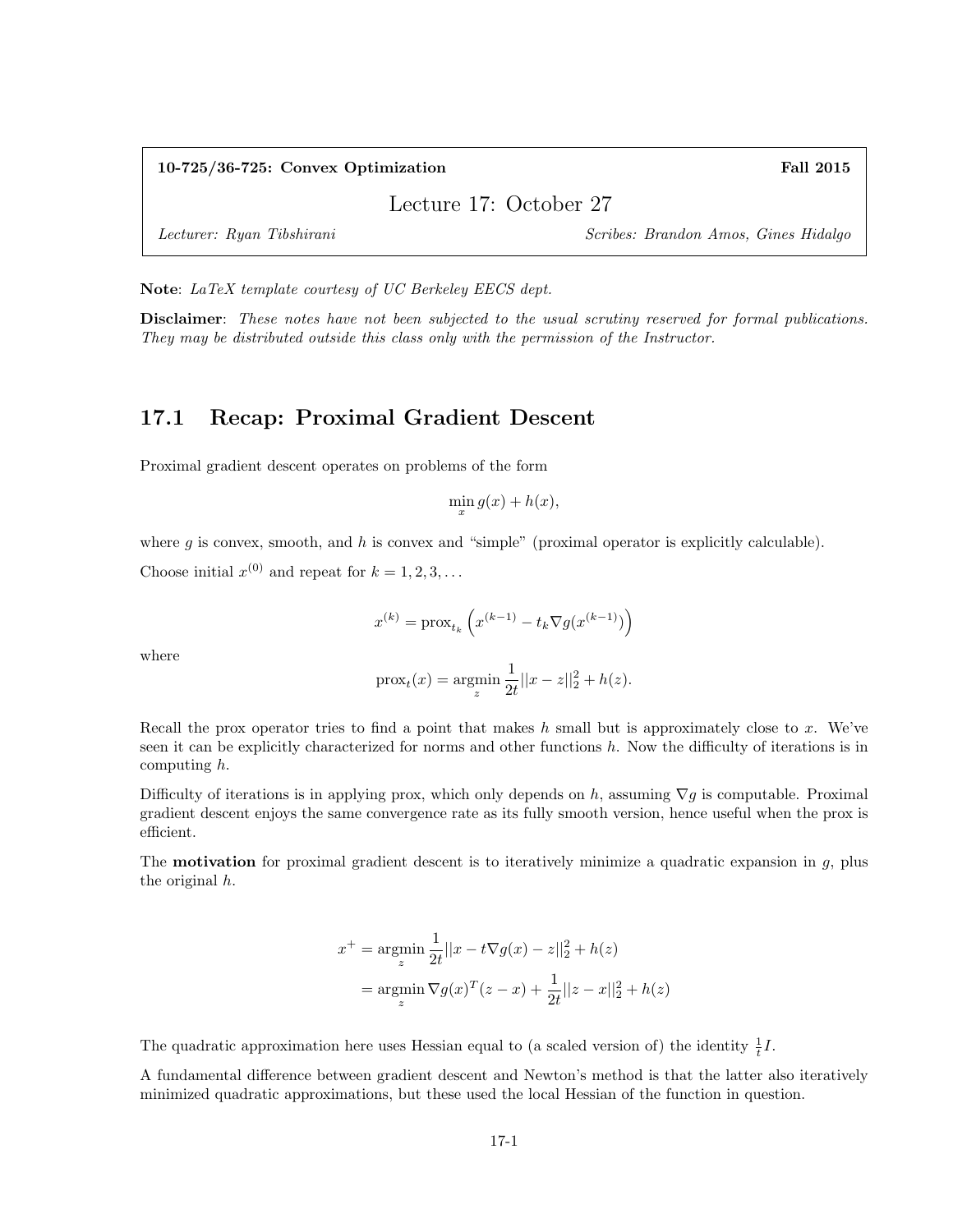### 17.2 Proximal Newton Method

What happens if  $\frac{1}{t}I$  is replaced with  $\nabla^2 g(x)$ ? Leads us to the proximal Newton method.

#### Define a scaled proximal mapping

$$
prox_{H}(x) = \underset{z}{\text{argmin}} \frac{1}{2} ||x - z||_{H}^{2} + h(z)
$$

where  $||x||_H^2 = x^T H x$  defines a norm, given a matrix  $H > 0$ . With  $H = \frac{1}{t}I$ , we get the gradient descent definition.

Starting with  $x^{(0)}$ , repeat for  $k = 1, 2, 3, ...$ 

Apply scaled prox operator to a Newton step:

$$
y^{(k)} = \text{prox}_{H_{k-1}}\left(x^{(k-1)} - H_{k-1}^{-1} \nabla g(x^{(k-1)})\right)
$$

Treat  $y^{(k)}$  as a direction to move in:

$$
x^{(k)} = x^{(k-1)} + t_k(y^{(k)} - x^{(k-1)}) \label{eq:2}
$$

Here  $H_{k-1} = \nabla^2 g(x^{(k-1)})$  and  $t_k$  is a step size chosen from backtracking line search.

Back to the motivation, check this indeed minimizes a quadratic approximation of g, plus h.

$$
y = \underset{z}{\text{argmin}} \frac{1}{2} ||x - H^{-1} \nabla g(x) - z||_H^2 + h(z)
$$
  
= 
$$
\underset{z}{\text{argmin}} \nabla g(x)^T (z - x) + \frac{1}{2} (z - x)^T H(z - x) + h(z)
$$

Notes:

- When  $h(z) = 0$ , we get the usual Newton update. Just like proximal gradient gives the gradient descent update.
- For  $H \prec 0$ , check that  $prox_H(\cdot)$  retains many of the nice properties of (unscaled) proximal mappings (Lee et al., 2012 [4]). E.g. it is well-defined since the minimizer is unique.
- Difficulty of prox has mostly to do with  $h$ , however, now the Hessian of  $g$  also plays a role. The structure of this Hessian  $H$  can make a difference.

If g has a diagonal Hessian, computing the prox is much easier.

#### 17.2.1 Backtracking Line Search

Not obvious how to apply backtracking to proximal Newton.

As with Newton's method in fully smooth problems, pure step sizes  $t_k = 1, k = 1, 2, 3, \ldots$  need not converge. We need to apply backtracking line search with parameters  $0 < \alpha \leq 1/2$ ,  $0 < \beta < 1$ . Let  $v = \text{prox}_{H}(x H^{-1}\nabla g(x) - x$  be the proximal Newton direction at a given iteration. Start with  $t = 1$ , and while

$$
f(x + tv) > f(x) + \alpha t \nabla g(x)^T v + \alpha (h(x + td) - h(x))
$$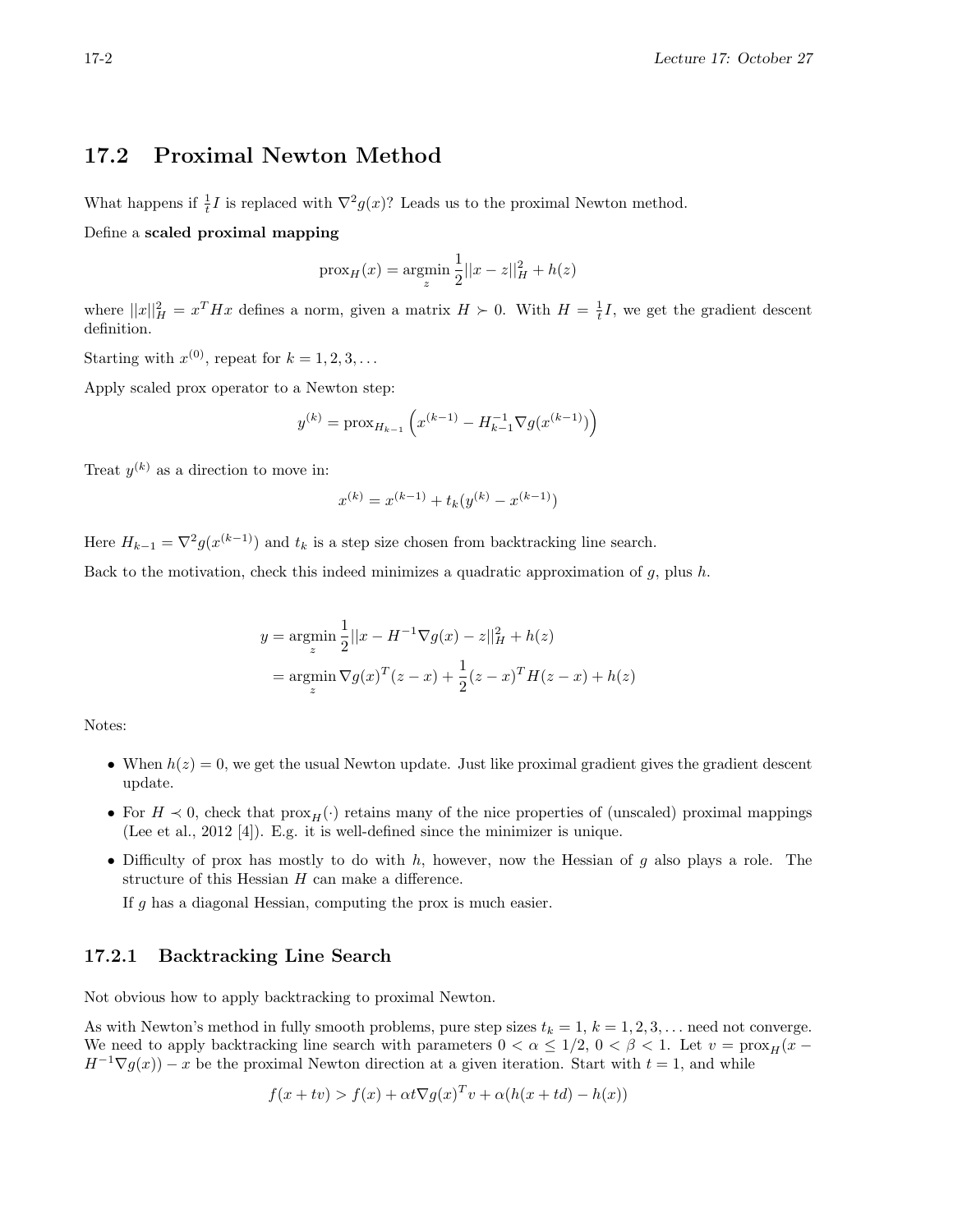shrink  $t = \beta t$ . (Here  $f = g + h$ ).

This scheme is a different spirit than studied in proximal gradient descent as it importantly avoids recomputing the prox at each inner backtracking iteration. In proximal gradient descent, every inner iteration requires recomputing the prox. Important here since the prox is more expensive.

#### 17.2.2 Wait... does this even make sense?

One of the main drivers behind proximal gradient descent is that we can transform the problem

$$
\min_{x} g(x) + h(x)
$$

into a sequence of problems where  $g(x)$  is essentially replaced by  $||b-x||_2^2$ . This can be easy, but it depends on h.

Now we have transformed into a sequence of problems where  $g(x)$  is essentially replaced by  $b^T x + x^T A x$ . For dense A, this seems like it would rarely be easy, regardless of h. Evaluating the scaled prox

$$
\operatorname*{argmin}_{z} \nabla g(x)^{T} (z - x) + \frac{1}{2} (z - x)^{T} H(z - x) + h(z)
$$

seems to be not an easy subproblem, for a generic Hessian  $H$ .

All this is true, and the prox operator in proximal Newton is usually extremely expensive, and one that we solve with an optimization subroutine. For example, the prox of  $h(x) = ||x||_1$  is the standard lasso problem. Don't want to solve this as an inner problem.

What we hope is that the convergence rate of prox Newton, in terms of the number of iterations (prox evaluations) needed, is like the usual Newton method, which ends up being true.

Therefore, if we have a decent inner solver for the prox step, it can be quite efficient to use proximal Newton (e.g. this is true with  $\ell_1$  regularized generalized linear models). In general, prox Newton is not to be applied with care.

Well-known implementations using prox Newton: glmnet, QUIC, discussed more in §17.3.

Suppose you want to solve logistic regression with an  $\ell_1$  penalty

$$
\min_{\beta} \ell(\beta) + \lambda ||\beta||_1.
$$

When does it make sense to apply proximal Newton here? If proximal gradient is applied directly,  $O(1/\epsilon)$ iterations. With prox Newton using prox gradient as an inner step, each inner step would take  $O(1/\epsilon)$ iterations. Conclusion: proximal Newton does not seem like a good tradeoff here. In practice, use coordinate descent, covered later in the course.

#### 17.2.3 Convergence Analysis

Following (Lee et al., 2012 [4]), assume that  $f = g + h$ , where g, h are convex and g is twice smooth. Assume further that

- $mI \preceq \nabla^2 g \preceq LI$  and  $\nabla^2 g$  Lipschitz with parameter M
- $prox<sub>H</sub>(.)$  is exactly evaluable.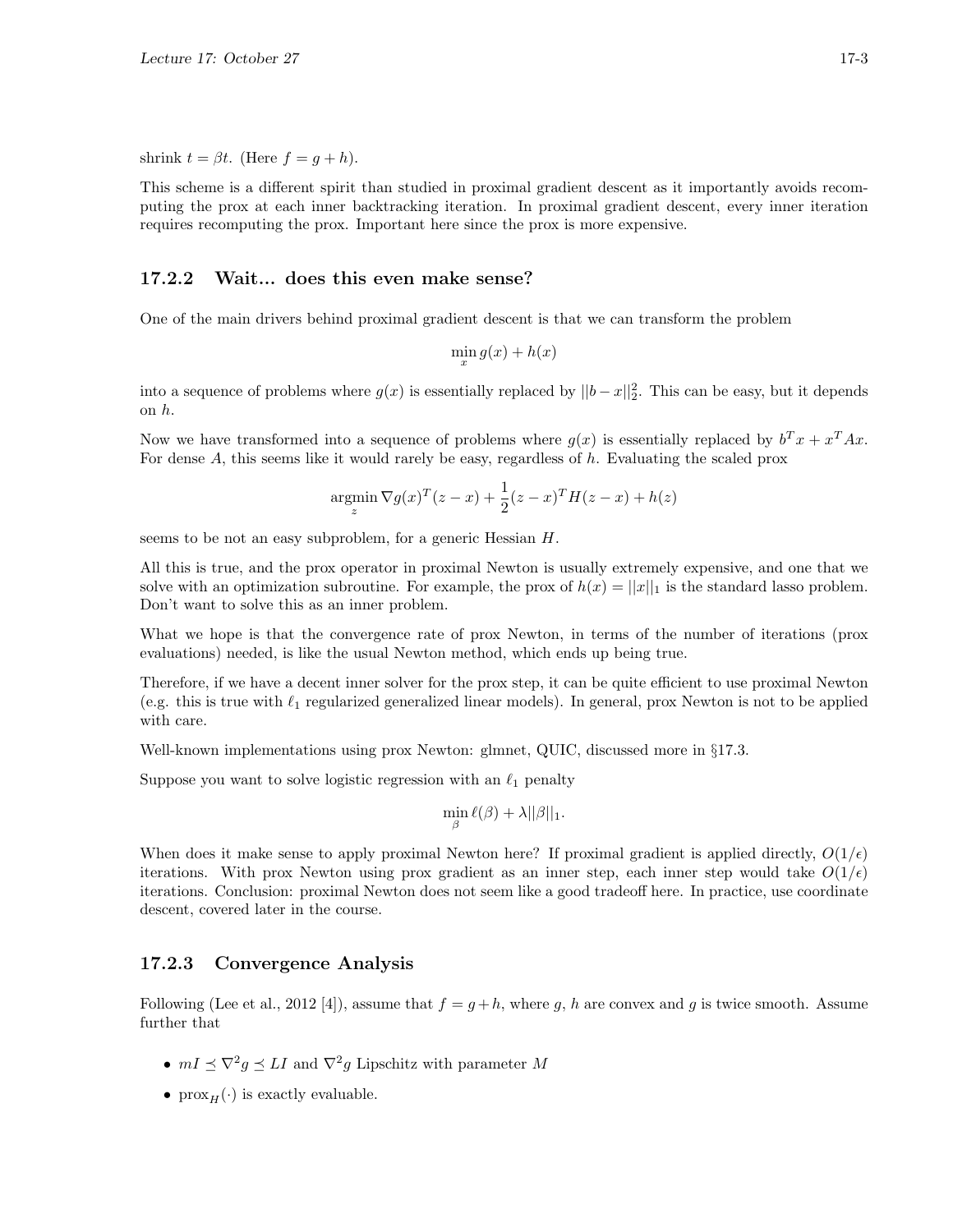٠

Theorem 17.1 Proximal Newton method with backtracking line search converges global. Furthermore, for all  $k \geq k_0$ :

$$
||x^{(k)} - x^\star||_2 \le \frac{M}{2m}||x^{(k-1)} - x^\star||_2^2
$$

This is called local quadratic converge. After some point, to get within  $f(x^{(k)}) - f^* \leq \epsilon$ , we require  $O(\log \log(1/\epsilon))$  iterations. Note: Each iteration uses scaled prox evaluation.

Proof: Sketch, more details in (Lee et al., 2012 [4]).

• To prove global convergence, they show that at any step, the backtracking exit condition will be satisfied by

$$
t \le \min\left\{1, \frac{2m}{L}(a-\alpha)\right\}
$$

Use this to show that the update direction converges to zero, which can only happen at the global minimum.

• To prove local quadratic convergence, they show that for large enough k, the pure step  $t = 1$  eventually satisfies backtracking exit condition. Therefore

$$
||x^{+} - x^{*}||_{2} \le \frac{1}{\sqrt{m}}||x^{+} - x^{*}||_{H}
$$
  
\n
$$
\le ||\operatorname{prox}_{H}(x - H^{-1}\nabla g(x)) - \operatorname{prox}_{H}(x^{*} - H^{-1}\nabla g(x^{*}))||_{H}
$$
  
\n
$$
\le \frac{M}{2m}||x - x^{*}||_{2}^{2}
$$

17.3 Glmnet and QUIC

Two remarkable and widely used variations of proximal Newton method are glmnset and GUIC, which are applied to different classes of problems. They are very popular nowadays.

- 1. glmnet (Friedman et al. 2009, [5]). The idea of this algorithm is to apply Proximal Newton method to solve  $l_1$  regularized generalized linear models. In each inner step, it applies coordinate descent. There is available of this algorithm a wrapper for the popular programs R and Matlab. Note that even when it is highly effective in quadratic loss with the  $l_1$  penalty, it does not work outside this case.
- 2. QUIC (Hsiesh et al. 2011, [2]). It applies proximal Newton to solve graphical lasso problem. Since the Hessian is enormous, this algorithm uses some factorization tricks, so they do not need to totally store the full Hessian on memory. Once again, it uses coordinate descent in the inner steps.

Remark the fact that each one is highly used in their own fields.

As a side note, since proximal Newton perform few iterations, it requires far less evaluations of the gradient than proximal gradient. Hence, if those are expensive, proximal Newton may be a better choice.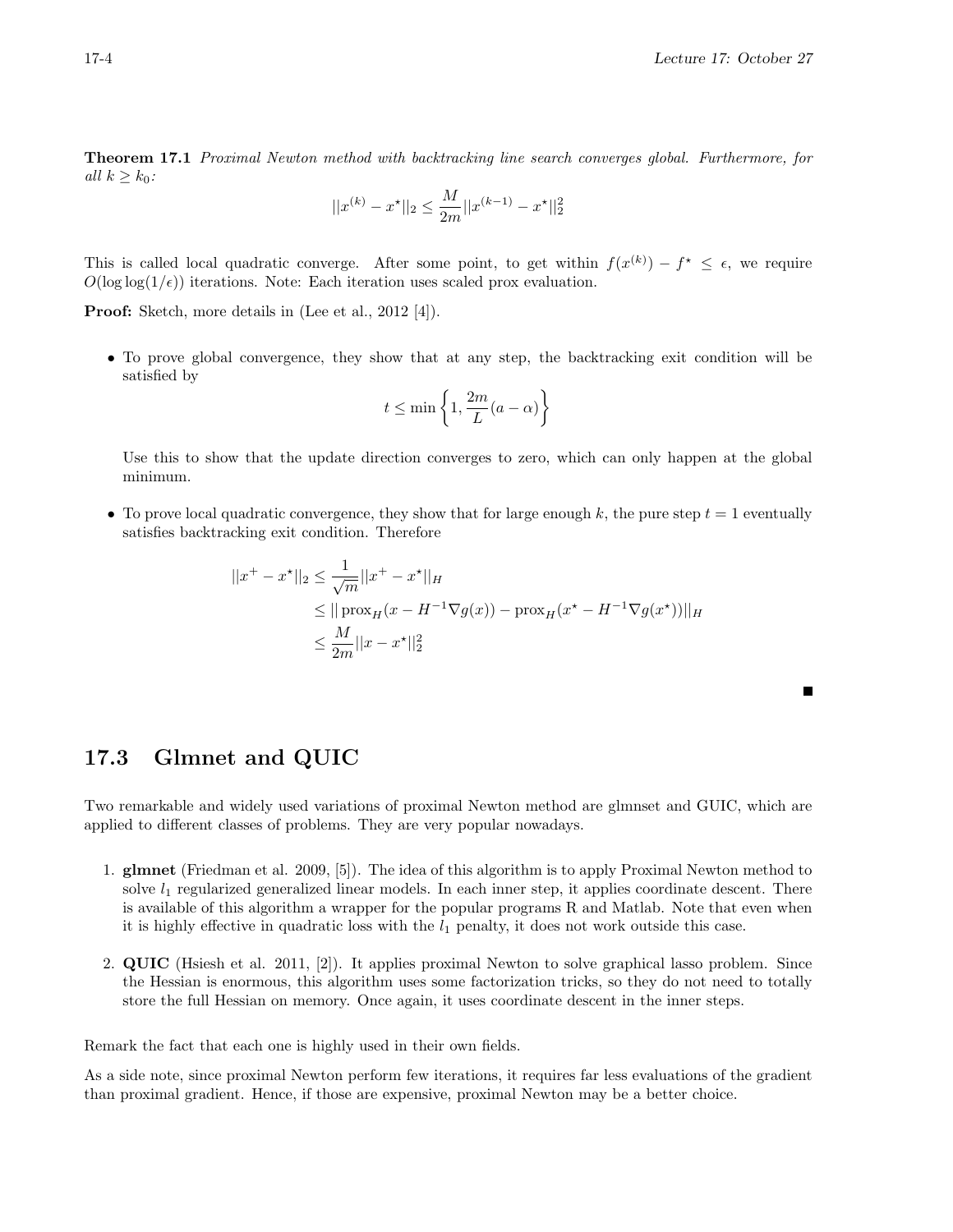## 17.4 Example: lasso logistic regression

Now we are going to show and explain an example of Lasso regularized logistic regression. This example can be found in Lee et al. (2012). This experiment compares the performance of 3 different algorithms:

- FISTA (accelerated proximal gradiend descend)
- spaRSA (spectral projected gradiend method)
- PN (proximal Newton method)

Those three use the same data, with  $n = 5000$ ,  $p = 6000$ , and a dense feature matrix X. The result is shown in figure 17.1:





As the figure shows, proximal Newton method uses far less iterations to achieve a high accurate solution, as expected. Here X is dense, and g and  $\nabla g$  require expensive exp or log evaluations. Hence, they dominate the computational cost. However, and remarkable, even when the hessian may be also huge and highly costly, proximal Newton beat in time to their competitors. The reason is the expensive  $\nabla g$ , which is evaluated far less times.

The next experiment uses  $n = 542,000$ ,  $p = 47,000$ , and a sparse matrix X. The results are shown in figure 17.2:



Figure 17.2: Relative suboptimality - X sparse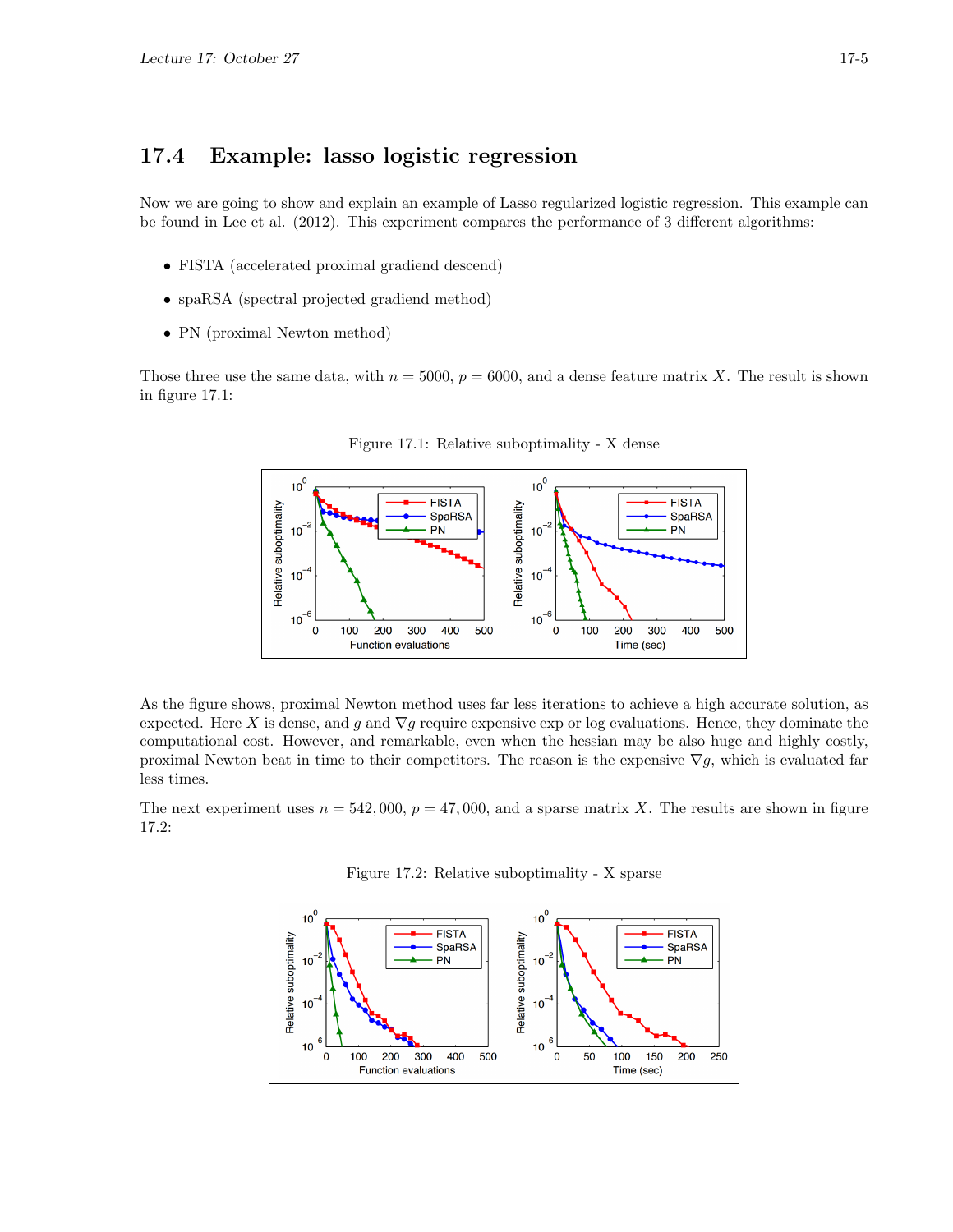As expected, proximal Newton is the fastest method in time, since the hessian is now sparse. Once again, g and  $\nabla g$  require expensive exp or log evaluations. Nevertheless, since X is sparse, they are not as costly as the previous example.

## 17.5 Inexact prox evaluations

Another different with proximal gradient is the fact that in reality, we always perform an inexact proximal evaluation. We never evaluate the proximal Newton explicitly because it is not usually characterizable in closed form.

In figure 17.3 is shown another example from Lee et al. (2012), once again about graphical lasso estimation. Here we use the following data:  $n = 72$  and  $p = 1255$ .



Figure 17.3: Relative suboptimality - Third example

Looking at the first table, we can see that 10 inner iterations is not enough to ensure quadratic convergence (fast convergence). fast (quadratic convergence), but their adaptive stopping rule is

For the original smooth Newton method, the inner problem minimizes  $\tilde{q}_{k-1}(z)$ , a quadratic approximation to g with respect to  $x^{(k-1)}$ . Furthermore, the stopping rule for a specifically chosen "forcing" sequence  $\eta_k, k = 1, 2, 3, \dots$  is based on the following equation:

$$
\|\nabla \tilde{g}_{k-1}(z)\|_2 \le \eta_k \|\nabla g(x^{(k-1)})\|_2
$$

Nevertheless, for proximal Newton, Lee et al. (2012) introduce generalized gradients instead of gradients. The resulting equation is:

$$
\|\nabla G_{\tilde{f}_{k-1}/M}(z)\|_2 \le \eta_k \|\nabla G_{f/M}(x^{(k-1)})\|_2
$$

Here,  $\tilde{f}_{k-1} = \tilde{g}_{k-1} + h$ . Considering as usual the function strongly convex with parameter m and Lipschitz continuous with parameter M, we know that  $m \leq \nabla^2 g \leq MI$ . Setting  $\eta_k$  as follows:

$$
\eta_k = \left\{ \frac{m}{2}, \frac{\|\nabla G_{\tilde{f}_{k-2}/M}(x^{(k-1)})\|_2 - \|\nabla G_{f/M}(x^{(k-1)})\|_2}{\|\nabla G_{f/M}(x^{(k-2)})\|_2} \right\}
$$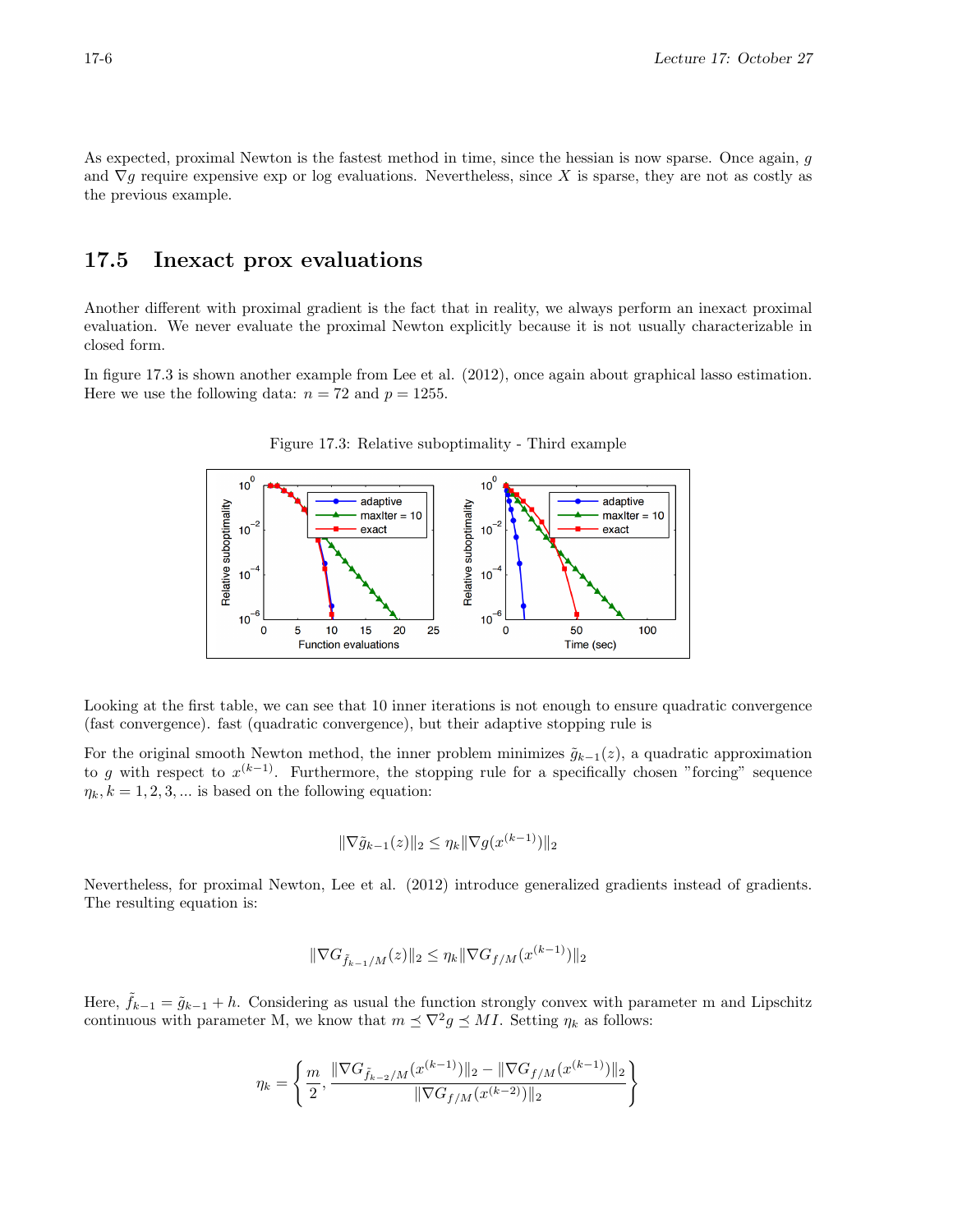This value of  $\eta_k$  proves that inexact proximal Newton has a local superlinear rate, but it cannot achieve the quadratic rate.

## 17.6 Proximal quasi-Newton methods

If the number of variables is large, the Hessian is prohibitive. The solution to this problem is quasi-Newton methods, which avoid computing the whole Hessian. We would like to remark two variations:

- On one hand, Lee et al. (2012) propose to iteratively update  $H_{k1}$  at each step using the denoted BFGStype rules. Empirically, they show a very strong performance, with a local superlinear convergence.
- On the other hand, Tseng and Yun (2009) consider smooth plus block separable problems, and recommend approximating the Hessian in a blockwise fashion, combined with block coordinate descent method. This can be very helpful because only small Hessians are ever needed. They prove linear convergence.

Lastly, remark the fact that quasi-Newton methods are not only effective when the Hessian is expensive, but also when it is ill-conditioned (i.e. singular or close to singular).

## 17.7 Proximal Newton versus Tseng and Yuns method

In this section, we are going to discuss two different algorithms, that are usually not clearly distinguish in literature, but they are different to each other, with different method and guaranties.

Hence, we are going to compare the Proximal Newton for the next problem:

For instance, consider the following problem:

$$
\min_{x} \quad g(x) + h(x)
$$

where  $h(x) = \sum_{b=1}^{B} h_b(x_b)$  separates over B blocks of coordinates. We can now compare Proximal Newton method, with the Tseng and Yun method (2009). This method was originally called coordinate gradient descent, but it is a bad name since it does not perform any coordinate gradient. Let us called it as: block proximal Newton. The distinction between both problem is when the quadratic approximation is performed.

- On one hand, Proximal Newton method replaces  $g(x + \Delta)$  with  $\tilde{g}(x + \Delta) = \nabla g(x)^T \Delta + \frac{1}{2} \Delta^T H \Delta$ , and minimizes  $\tilde{g}(x + \Delta) + h(x + \Delta)$  to find the update  $\Delta$ . Finally,  $\Delta$  is found by using block coordinate descent.
- On the other hand, Tseng and Yun's method iterates, for each block  $b = 1, ..., B$ , then replaces the smooth part with  $\tilde{g}_b(x_b + \Delta_b) = \nabla_b g(x)^T \Delta_b + \frac{1}{22} \Delta_b^T H_b \Delta_b$ , and finally it minimizes  $\tilde{g}_b(x_b + \Delta_b)$  +  $h_b(x_b + \Delta_b)$  to find the update  $\Delta_b$  for the specific block b.

In conclusion, they are not the same method and they should not be confused.